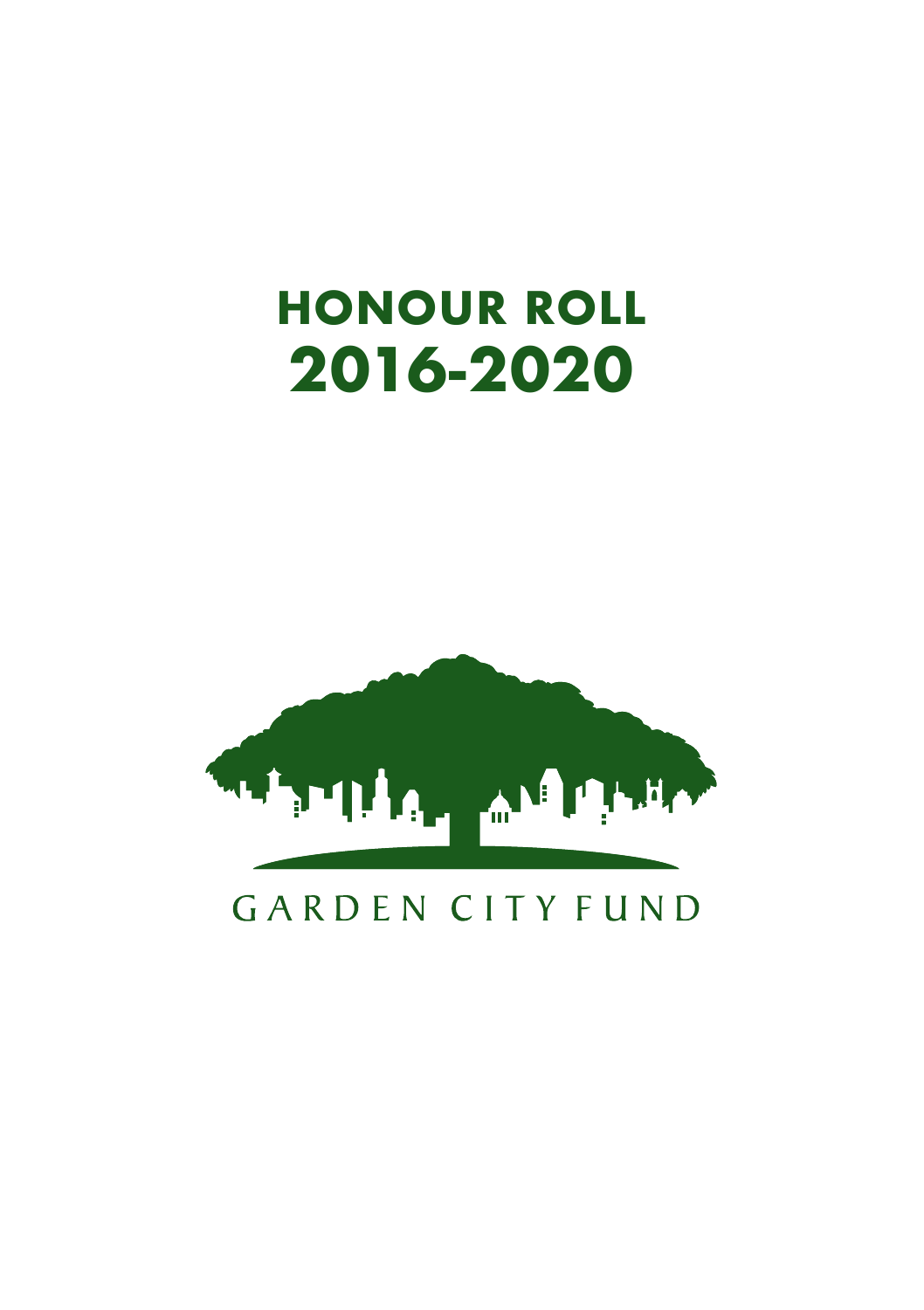In the following pages, the Garden City Fund, a registered charity and Institution of a Public Character established by the National Parks Board, recognises the generosity of those who have supported our vision towards becoming a City in Nature. We express our sincere gratitude to those listed here and all those who prefer to remain anonymous.

## **CONTENTS**

3 Lifetime Contributors

3 Honour Roll FY 2016 – 2020 Individuals

# $\boldsymbol{\Lambda}$

Honour Roll FY 2016 – 2020 **Organisations** 

This Honour Roll lists all donors who have given \$1,000 and above in a financial year to the Garden City Fund. We thank all the other individuals and organisations who have given to the charity.

# **LIFETIME CONTRIBUTORS**

We would particularly like to recognise the generosity of those who have given S\$1 million and above cumulatively to the Garden City Fund since 2002. We extend our deepest appreciation to the following major donors, as well as those who wish to remain anonymous.

| Cathay Organisation                | Kikkoman (S                             |  |
|------------------------------------|-----------------------------------------|--|
| Holdings Ltd                       | Leong Sou F                             |  |
| City Developments Limited          | Mingxin Fou                             |  |
| ExxonMobil Asia Pacific<br>Pte Ltd | Oversea-Chi<br>Corporation<br>Peter Lim |  |
| Goh Foundation                     |                                         |  |
| Keppel Care Foundation             |                                         |  |

Alecander C Alexandra St Alka Kapoor Anand Prady Andreas Soh Ang Chun G Ang Tian Ch Ashish Sakse Avinash Koh Badrinath Ra Belle Tan Carl Ward Cavat Fabien Chan Chee Y Chan Mena Chan Pek Ye Chan Wina Chee Iunmin Chow Kan S Christina On Christoph Me Chua Beng T Chua Siok Ti

| ) Pte Ltd               | <b>PSA Corporation Limited</b>      |  |
|-------------------------|-------------------------------------|--|
| ong Rosslyn             | Reef Holdings Pte Ltd               |  |
| ndation                 | Sembcorp Industries Ltd             |  |
| nese Banking<br>Limited | Singapore Press Holdings<br>Limited |  |
|                         | Tan Jiew Hoe                        |  |

The Grace Shua and Jacob Ballas Charitable Trust The Hongkong & Shanghai Banking Corporation Limited

The Shaw Foundation Pte Woh Hup (Private) Limited

# **HONOUR ROLL FY 2016-2020**

We acknowledge and thank the following individuals and organisations which have generously supported our City in Nature efforts and projects in the last five years, including those who wish to remain anonymous. Their contributions have supported efforts in conservation, research, outreach and education. For details on these projects, please visit www.gardencityfund.gov.sg.

#### $=$  INDIVIDUALS  $=$

| 'ng             | David Leong                    | Heather Leigh-Ann Emslie       | Lee Yung-Shih Colin    |
|-----------------|--------------------------------|--------------------------------|------------------------|
| trandbora       | Debbie Lo                      | Hidehiko Kojima                | Lek Yian Ping          |
|                 | Dickson Goh                    | Huang Chang Yi George          | Leong Sou Fong Rosslyn |
| 'ot             | Donna Susan Robertson          | Huang Dertuen                  | Lim Chee Kian          |
| men-Pao         | Ee Shi En, Jeremy              | Huang Hua Feng                 | Lim Chee Kiat          |
| ay              | Elisabeth Clarice Esther       | Huang Xuhuai                   | Lim Chong Hee          |
| UQ              | Gustava de Rothschild          | Hwang Ming Chi                 | Lim Hock Leng          |
| na              | Enny Wijaya                    | lessie Wu                      | Lim Hoe Kee            |
| ï               | Foo May Yee                    | Kamal Karmakar                 | Lim Kee Kea            |
| manathan        | Foo Siang Keng                 | Kang Wen Ling                  | Lim Kim Hang           |
|                 | Fotios Kampouris               | Karen Singarayar               | Lim Siang Hoe Benny    |
|                 | Gay Chee Cheong                | Khoo Ken Hui                   | Lim Soo Ngee           |
| <b>ne</b>       | Goh Eng Koon                   | Kimpton Nicholas John          | Lim Wen Wei Lenny      |
| Nai Andrew      | Goh Kok Kee Alfred             | Ko Chuan Aun                   | Lin Su-Lin             |
| Yook            | Goh Siow Ying Diana            | Kurt Wagner                    | Lo Man Yi              |
| uk Dorothy      | Gooi Ling Chieh                | Kwa Kim Li                     | Loh Renyao             |
| Cheng           | Gooi Seong Lim                 | Lam Choon Sen David            | Looi Gertrude Mary     |
| Lester          | Gozu Yutaka                    | Lau Xiao Lin Jessica           | Low Elaine             |
| hun             | Gwee Ai Hwa                    |                                | Low Keng Boon          |
| g               | Gwendaline Lee                 | Leaena Tambyah Nee<br>Chelliah | Lum Wai Meng           |
| arkus Aebischer | Han Jok Kwang and              | Lee Qin Yi                     | Marcellinus Maria Smit |
| ong             | Leong Wai Leng                 | Lee Siam Buay                  | <b>Marianne Marias</b> |
| an              | Harohalli Nagaraj<br>Ravikiran | Lee Ti-Seng Desmond            | Mark Alexander McGeoch |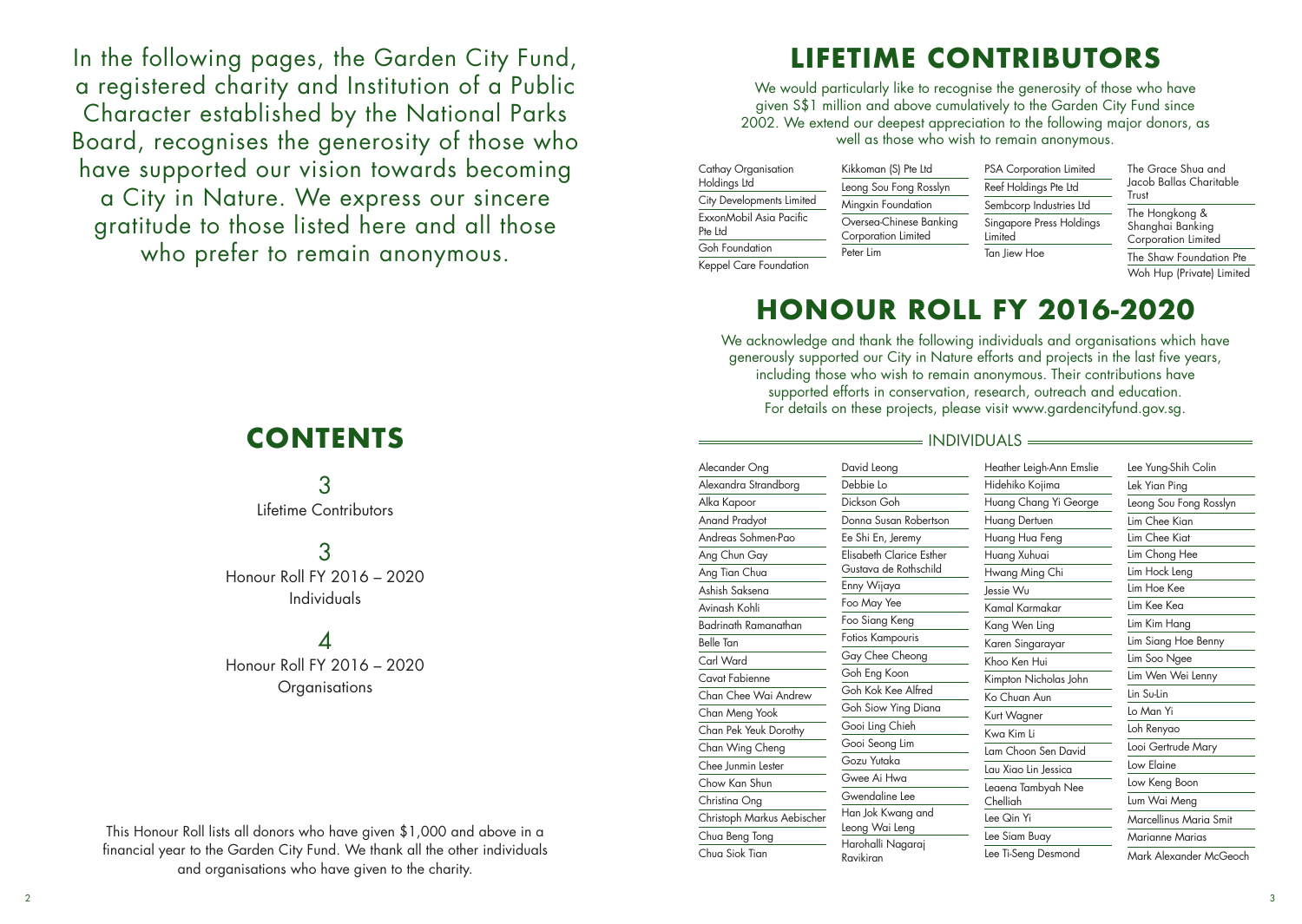Mark Antony Taylor Masayo Hada Matthew Walter Friedman Maximilian Shaulis Mildred Tan Mohit Khurana Nagy Sebastien Neil Garry Mcgregor Ng Chuey Peng Ng Wei Yong Naien Hoon Ping Nichola Rastrick Nur Khairiana Binte Mohamad Malek Ong Jen Yaw Ong Li Li

Ong U-Li Peggy Santosa Peng Chung Mien Peter Lim Philip Lim Feng Phua Siew Kheng Priyadarshini Rath Rin Nan Lun Ruth Grimberg Ryno Oppermann Scott Beaumont Sharon Grimberg Sim Beng Mei Mildred Tan Bee Hiok Tan Bee Hong Tan Chai Heah Tan Cheow Miin Tan Eng Bee Sylvia Tan Eng Chong Tan Eng Keng Tan Hwa Luck Tan Jiew Hoe Tan Jiew Sin Tan Kuan Boon Tan Kwang Hwee Tan Ng Kuang Tan Wee Hin Leo Teh Lai Yip Nee Foo Teng Wen Lien Matthew Teo Tong How Teo Yi-Ling

Terence Anthony McNeice Tham Pui San Thiruchelvam Jegathesan Tomy Winata Tsai Yi-Chen Tsien Samuel Nag Veerasingam Prem Kumar Wang Meiting Wee Sin Tho Whang Hwee Yong Wong Wai Keong Wong Ying Lei Yap Lian Hiang Vivien Yee Ming Innes Bridges Yip Teem Wing

#### ORGANISATIONS

Aventis Pharma

1-Garden Pte Ltd Abbott Manufacturing Singapore Private Limited AbbVie Operations Singapore Pte Ltd Accenture Recreation Club Active Fire Protection Systems Pte Ltd Ademco Investments Pte Ltd AD-Meth Mech-Feild Pte Ltd Advance Sports Technologies Pte Ltd Aetos Holdings Afton Chemical Asia Pte Ltd Agape Little Uni @ Clementi Pte Ltd Agape Little Uni Pte Ltd Air Liquide Singapore Pte Ltd Air Products Singapore Industrial Gases Pte Ltd Airbus Asia Training Alcon - CIBA VISION Asian Manufacturing & Logistics Pte Ltd Alcon Singapore Manufacturing (ASM) Pte Ltd Alfa Tech Vestasia Pte Ltd AMD American Chamber of Pte Ltd Pte Ltd & Staff Pte Ltd Pte Ltd

Commerce in Singapore Amgen Singapore Manufacturing Pte Ltd Amorepacific Singapore Amriteswari Society APE Works Pte Ltd  $APL$  Co Pte Ltd Apollo Tyres Holdings (Singapore) Pte Ltd APP Engineering Pte Ltd Applied Materials SEA Aqua Nautic Pte Ltd Art of Living Foundation Asahi Kasei Plastics Singapore Pte Ltd Ascendas Land (Singapore) Asia Projects Engineering Asian Geographic Magazines Pte Ltd ASPRI Dormitory Pte Ltd Australian International School Pte Ltd Avani Resources Pte Ltd Manufacturing Pte Ltd Avimac Pte Ltd Baxalta Manufacturing SARL Singapore Branch Bee's Knees Botanico Benel Singapore Pte Ltd Bentz Jaz Singapore Pte Ltd Biomax Green Pte Ltd BK Cardiology Pte Ltd Bombardier Aerospace Services Singapore Pte Ltd Boustead Projects E&C Pte Ltd Bristol-Myers Squibb (Singapore) Pte Ltd Britesparx Design Broad Peak Investment Advisers Pte Ltd Business France-French Embassy C.K. Tang Ltd Candy Floriculture Pte Ltd Capitaland Singapore CBRE Pte Ltd CCD Singapore Pte Ltd Celanese Singapore Central Singapore Community Development Council

Central Star (S) Pte Ltd Centurion-Lan Beng (Papan) Pte Ltd Chanel Pte Ltd Chang Chun Singapore Pte Ltd Changi Airport Group Charles & Keith (Singapore) Pte Ltd Chartered Asset Management Pte Ltd CHD @ Soon Lee Pte Ltd Chem-Trend Singapore Pte Ltd Chevron Oronite Pte Ltd CHIJ Primary (Toa Payoh) CHIJ Secondary (Toa Payoh) China Aviation Oil (Singapore) Corporation Ltd Chodai & Buro Engineering Pte Ltd Chugai Pharmabody Research Pte Ltd CISTECH International Pte Ltd Citrix Systems Singapore Pte Ltd City Developments Limited Clarins Pte Ltd

Coim Asia Pacific Pte Ltd ComfortDelGro Corporation Limited COMO Foundation Coway Engineering & Marketing Pte Ltd CPG Corporation Ltd Credit Suisse AG CT-Art Creation Pte Ltd Cuestar Industry (S) Pte Ltd Cycle & Carriage Kia Pte Ltd Cyclect Holding DBS Bank Deloitte & Touche LLP Denka Chemicals Holdings Asia Pacific Pte Ltd Denka Singapore Private Limited DHL Express (Singapore) Pte Ltd DN Hybrid Pte Ltd D-Team Engineering Pte Ltd Dymon Asia Capital (Singapore) Pte Ltd Economic Development Board Elmich Pte Ltd EMHA Diamond Pte Ltd Equinix Singapore Pte Ltd Essence Global Media (S) Pte Ltd Event Business Management Pte Ltd Events Partner Pte Ltd Evonik Methionine SEA ExxonMobil Asia Pacific Pte Ltd EZ-Link Pte Ltd Faci Asia Pacific Pte Ltd Far East Organization FC North Gem Trustee Pte Ltd Feinmetall Singapore Pte Ltd Finastra International Financial Systems Pte Ltd First Food Industries Pte Ltd FRP Products Co Pte Ltd Fujitsu Asia Pte Ltd Pte Ltd

Fullerton Fund Management Company Ltd GE Aviation Engine Services - Singapore Pte Ltd Geneco GenRiver Financial Pte Ltd German European School Singapore GIC Private Limited Glaxo Wellcome Manufacturing Pte Ltd GlaxoSmithKline Biologicals Goh Foundation Ltd Goldbell Foundation Golden Energy And Resources Ltd GrabTaxi Holding Pte Ltd Greening House Pte Ltd Hamilton Sundstrand Pacific Aerospace Pte Ltd Harvestland Development Pte Ltd Hermes Singapore Hilti Far East Pte Ltd Hitachi Elevator Asia Pte Ltd Ho Bee (One North) Pte Ltd Hock Tong Bee Pte Ltd Horizon Singapore Terminals Pte Ltd Hotel Fort Canning Hotel Properties Limited HSBC Institutional Trust Services (Singapore) Limited HSL Constructor Pte Ltd HSL Ground Engineering Pte Ltd Huationg (Asia) Pte Ltd Ikano Pte Ltd i-Lab Engineering Pte Ltd Indigo Lifestyle Pte Ltd Infineon Technologies Asia Pacific Pte Ltd Infineum Singapore LLP Ino Arts & Communications Pte Ltd Integer Alpha Pte Ltd Interbev (S) Ltd Iron Mountain Data Center

Jabil Circuit Singapore Pte Ltd James Cook University Jet Aviation (Asia Pacific) Pte Ltd Johnson & Johnson Pte Ltd JOM Clubhouse Police **Officers** Jurong Engineering Ltd Jurong Port Pte Ltd "K" Line Ship Management (S) Pte Ltd K K Sustainable Design Pte Ltd Kandenko Co Ltd Kaneka Singapore Co. (Pte) Ltd Kayakasia Paddlesports Pte Ltd Keppel Care Foundation Kimly-Shimizu Joint Venture Kion Engineering Pte Ltd Kobe Construction Pte Ltd Kong Hwee Iron Works & Construction Pte Ltd Konica Minolta Business Solutions Asia Pte Ltd KOSÉ Singapore Pte Ltd KrisShop Pte Ltd KTC Gallery Pte Ltd Kuehne+Nagel Pte Ltd Kwan Im Thong Hood Cho **Temple** Lam Soon Singapore Pte Ltd Land Transport Authority Landscape Engineering Pte Ltd Latham & Watkins LLP Lauer & Sons Investments Pte Ltd LCI-Con Service Projects Lee Foundation Lian Huat & Company Pte Ltd Linde Gas Singapore Pte Ltd Live Nation (S) Pte Ltd L'Occitane Singapore Pte Ltd Lonza Biologics Tuas Pte Ltd Louis Vuitton (Singapore) Pte Ltd

Luzerne Pte Ltd Maersk Singapore Pte Ltd Makino Asia Pte Ltd Malayan Banking Berhad Mao Sheng Quanji Construction Pte Ltd Mapei Far East Pte Ltd Marina Centre Holdings Pte Ltd Maybank Singapore Ltd Mayer Marketing Pte Ltd McKinsey & Company Singapore Pte Ltd Mead Johnson (Asia Pacific) Pte Ltd Merz Asia Pacific Pte Ltd Metech Recycling (Singapore) Pte Ltd **MetLife** MindChamp Pre-School Mingxin Foundation Ministry of Culture, Community & Youth Ministry of Education Mitsubishi Electric Asia Pte Ltd Mitsui Chemicals Asia Pacific Ltd Mitsui Chemicals Singapore R&D Centre Pte Ltd Mitsui Elastomers Singapore Pte Ltd Mitsui Phenols Singapore Pte Ltd MKTG (Finland) Mohan Management Consultants Pte Ltd Moove Media Pte Ltd Mount Faber Leisure Group Mountain Teak Mozat Pte Ltd Ms Associate Consultancy Pte Ltd MSD International Gbmh (Singapore) MSIG Insurance (Singapore) Pte Ltd Musim Mas Holdings Pte Ltd My English Pte Ltd Nanyang Girls' High School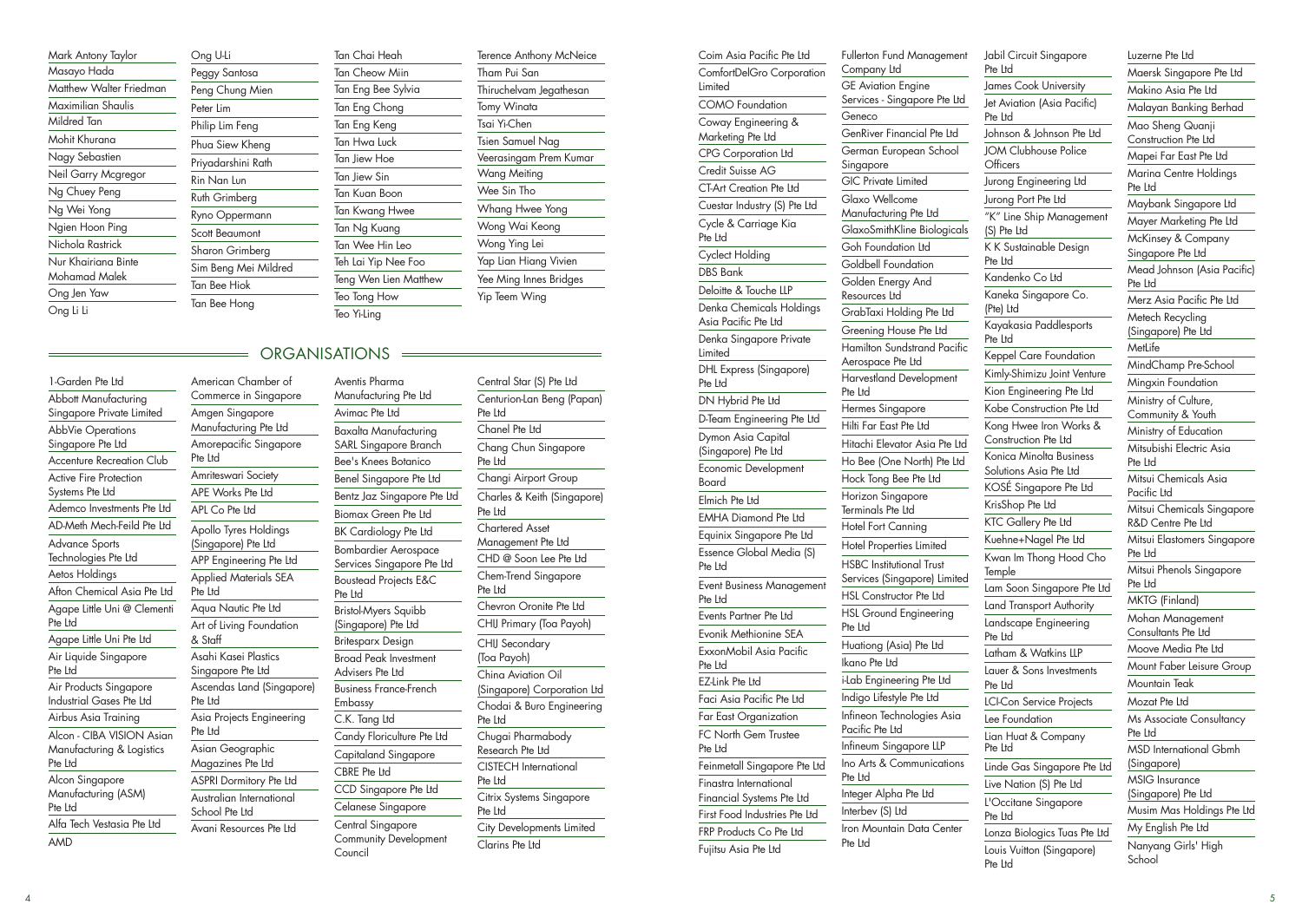Nanyang INC Pte Ltd Neo & Goh Construction Pte Ltd **Netflix** Nikon Singapore Pte Ltd Nipsea Pte Ltd Nisshinbo Singapore Pte Ltd Nomanbhoy & Sons Novabay Pte Ltd Novartis Singapore **Pharmaceutical** Manufacturing Pte. Ltd. NPS International School Pte Ltd NTUC Fairprice Foundation Ltd Nyee Phoe Flower Garden Pte Ltd OBGYN Consultants Pte Ltd Oiltanking Asia Pacific Pte Ltd Oiltanking Helios Singapore Pte Ltd Oiltanking Singapore Chemical Storage Pte Ltd Oiltanking Singapore Ltd Onestop Pte Ltd Orthosports@ Novena Oversea-Chinese Banking Corporation Limited Panasonic Asia Pacific Pte Ltd Panasonic Avionics Corporation Singapore Branch ParexGroup Pte Ltd Pattonair Asia Pte Ltd PB Tankers Ltd PEC Ltd Pei Hua Secondary School Pentagon Group Pernod Richard Singapore Pte Ltd Petrochemical Corporation of Singapore (Pte) Ltd PetroChina International (Singapore) Pte Ltd Pfizer Asia Manufacturing Pte Ltd Photographic Society of

Pte Ltd

Pte Ltd

Pte Ltd

**Controls** 

Pte Ltd

Pte Ltd

Pte Ltd

(S) Ltd

Pte Ltd

Pte Ltd

Pte Ltd

Pico Art International Pte Ltd Pierre Fabre Dermo-Cosmetique Singapore Plant Electrical Instrumentation Pte Ltd Plant Engineering Services Poh Tiong Choon Logistics POLWEL Co-operative Society Pte Ltd Portcullis (Singapore) Pte Ltd Portcullis Fund Administration (S) Pte Ltd Portcullis Investment Office Power Engineering & Pramerica Financial Asia Headquarters Pte Ltd Prime Asset Holdings Ltd Prime Evolue Singapore Procter and Gamble International Operations SA Singapore Branch Prominence Photovoltaics Proponent S.E.A Pte Ltd PSA Corporation Limited Q'SON Kitchen Equipment Quantedge Foundation Quilt Ai Pte Ltd REC Solar Pte Ltd Reed Elsevier (Singapore) 2008 Pte Ltd RELX (Singapore) Pte Ltd Revez Group Pte Ltd Rhodium Resources Pte Ltd Richwell Global Forward Ricoh (Singapore) Pte Ltd Ricoh Asia Pacific Pte Ltd RLC Group (Singapore) Roche Singapore Technical Operations Pte Ltd Rolls-Royce Singapore Rotary Club of Jurong Town, Singapore Rotary Engineering Pte Ltd S&P Global Samwoh Corporation Pte Ltd Sato Asia Pacific Pte Ltd SB Property Services Pte Ltd SB REIT Management Pte Ltd Secure Venture Development (No. 1) Pte Ltd Seletar Hills Estate Residents Sembcorp Gas Pte Ltd Sembcorp Industries Ltd Senior Police Officers' Mess Sharikat National Pte Ltd Shell Group of Companies Shimano (Singapore) Pte Ltd Shimizu Corporation & Partners Shing Leck Engineering Service Pte Ltd Shinryo Corporation SIA Engineering Company Siemens Pte Ltd Siltronic Singapore Pte Ltd Singapore Aero Engine Services Pte Ltd Singapore Heart Foundation Singapore Institute of **Technology** Singapore LNG Corporation Pte Ltd Singapore Pools Pte Ltd Singapore Precision Industries Pte Ltd Singapore Press Holdings Foundation Limited Singapore Press Holdings **Limited** Singapore Refining Co Pte Ltd Singapore Telecommunications Limited Singapore Tourism Board Singapore United Estates (Pte) Ltd Smart Co. Holding Pte Ltd

SMCC Overseas Singapore Pte Ltd Societe des Matieres Premieres Tropicales Pte Ltd Soroptimist International of Singapore Southern Ridges Capital Pte Ltd Squire Mech Pte Ltd Sri Vinayaka Exports Pte Ltd ST Engineering Aerospace Staff of Oversea-Chinese Banking Corporation **Limited** Standard Chartered Bank Starhub Ltd Stephen Riady Foundation Strides Pharma Global Pte Limited Sumito Corporation Asia Sumitomo Chemical Asia Pte Ltd Sumitomo Corporation Asia & Oceania Pte Ltd Sumitomo Mitsui Banking Corporation Singapore Branch Sumitomo Rubber Asia (Tyre) Pte Ltd Sunray Woodcraft Construction Pte Ltd Super Coffee Corporation Pte Ltd Swee Bee Contractor Pte Ltd Synergy Trade and Finance Pte Ltd Syngenta Asia Pacific Pte Ltd T. Rowe Price Singapore Takashimaya Singapore Ltd Tan Chin Tuan Foundation TC Import & Export Pte Ltd Telekomunikasi Indonesia International Pte Ltd Temasek Capital Management Pte Ltd Temasek Foundation Terumo Asia Holdings Pte Ltd Terumo BCT Asia Pte Ltd Terumo Singapore Pte Ltd

TG (Banyan) Pte Ltd The Estate of Essery Gerald Stephen The Great Eastern Life Assurance Company Limited The Hongkong and Shanghai Banking Corporation Limited The Klorane Botanical Foundation The Norinchukin Bank The Pan Pacific Hotel The Polyolefin Company (S) Pte Ltd The Singapore Police Co-Operative Society Thekchen Choling (Singapore) Thomson Nursery Association

Three Bond Singapore Pte Ltd Tides Foundation (Estee Lauder Cosmetics Pte Ltd) Toshiba Asia Pacific Pte Ltd Total Oil Asia-Pacific Pte Ltd Tote Board TP Utilities Pte Ltd TPI Limited Trade Sea International Pte Ltd Tridex Pte Ltd Tropic Planners & Landscape Pte Ltd TTJ Design & Engineering Pte Ltd Tuas Power Generation Pte Ltd U&P Pte Ltd

Unimatec Chemicals Singapore Pte Ltd Uniseal Creative Solutions Pte Ltd Unison Construction Pte Ltd Unit 33 Pte Ltd United Test and Assembly Center Ltd UPS Foundation Inc Urban Redevelopment Authority UTAC Manufacturing Services Singapore Pte Ltd Variety (Singapore) Limited VF Brands Pte Ltd Vistra Corporate Services (SEA) Pte Ltd Vopak Terminals Singapore Pte Ltd W H Brennan & Co.

Wearnes Automotive Pte Ltd Wheeler's Estate Pte Ltd Wilmar International Limited Win Win Food Singapore Pte Ltd Windsor Airmotive Woh Hup (Private) Limited Woon Leng Nursery Pte Ltd World Orchid Conference WSP Consultancy Pte Ltd WWF Singapore X System International Pte Ltd Yinson Production Offshore Yokogawa Engineering Asia Pte Ltd Yuvabharathi International School Pte Ltd

### Garden City Fund

Charity registration no.: T02CC1634C IPC no.: IPC000104

Every attempt has been made to ensure the accuracy of the Honour Roll. Should you notice an error, or prefer to be listed differently in future publications, please contact us at:

Address: 1 Cluny Road, Singapore 259569 Tel: 1800-4717300 Email: garden city fund@nparks.gov.sg

#### If you wish to support us, please contact:

#### Jacqueline Teo

Tel: 64719969 Email: jacqueline teo@nparks.gov.sg Jancy Yeo Tel: 64717861 Email: jancy\_yeo@nparks.gov.sg

More information can also be found at www.gardencityfund.gov.sg

Singapore